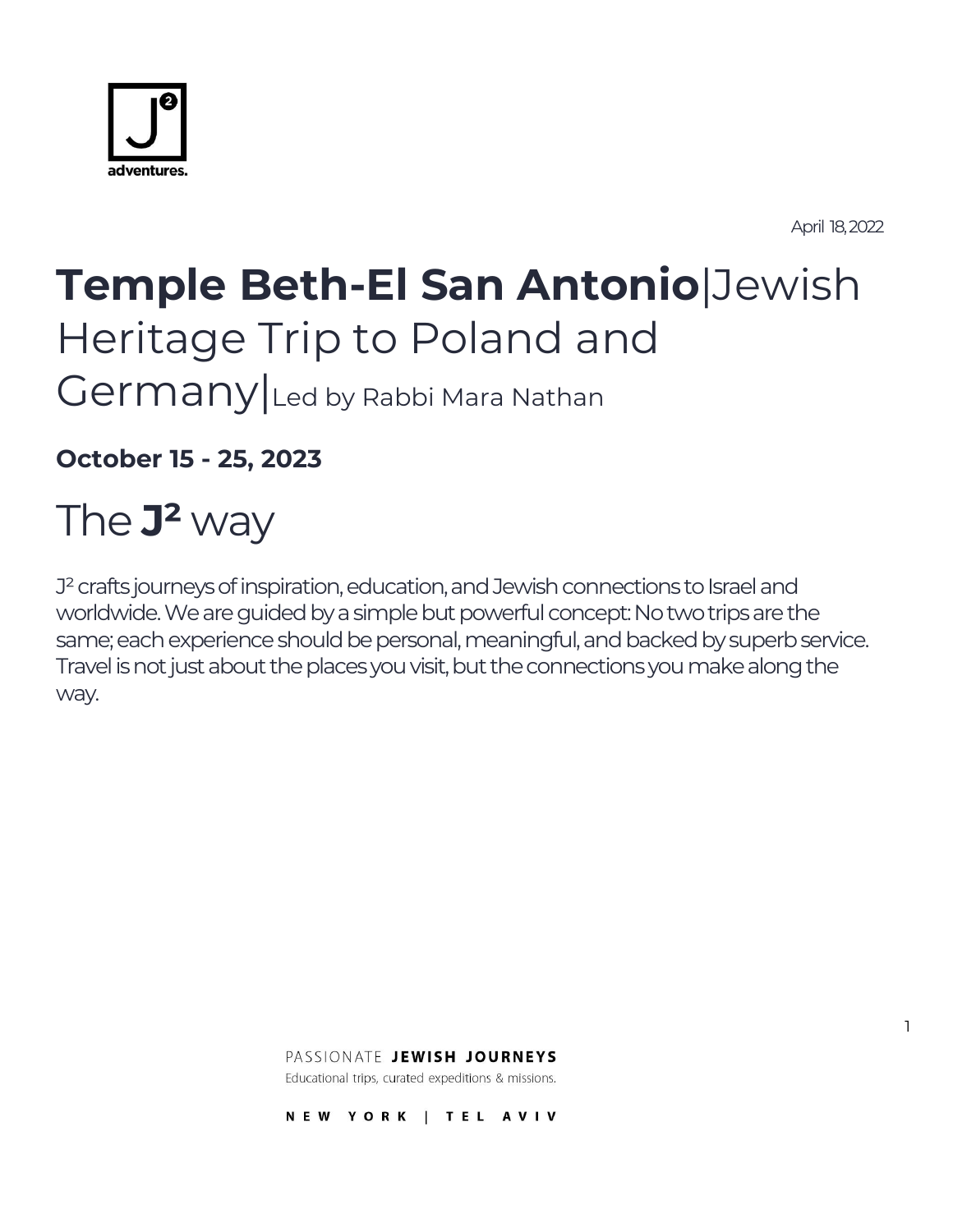

## Program **Outline**

We are committed to providing you with an educational, enlightening, and inspirational program that will be created in partnership with you.

### **01:** SUNDAY, OCTOBER 15| ON THE WAY | FLIGHT

 $\lozenge$  Depart the USA.

### **02: MONDAY, OCTOBER 16 | THE START OF A SPECIAL JOURNEY | KRK**

- Arrival at Krakow International Airport.
- Meet your tour educator **Uri Feinberg** who will accompany you on this journey of education and inspiration.
- Group transfer to the hotel and check-in.
- Guided walk to Krakow's Historical **Market Square**, with its medieval architecture, basilicas and sculptures. This UNESCO World Heritage site, once the capital of Poland, was not destroyed during WWII and bears witness to the rich history of the country.
- *1,000 Years of Jewish History:* **Welcome dinner** and orientation with your tour educator. Overview of the group journey; including reviewing the itinerary, the group themes, the different narratives. Share group and personal goals with your tour educator at a local restaurant.

#### PASSIONATE JEWISH JOURNEYS

Educational trips, curated expeditions & missions.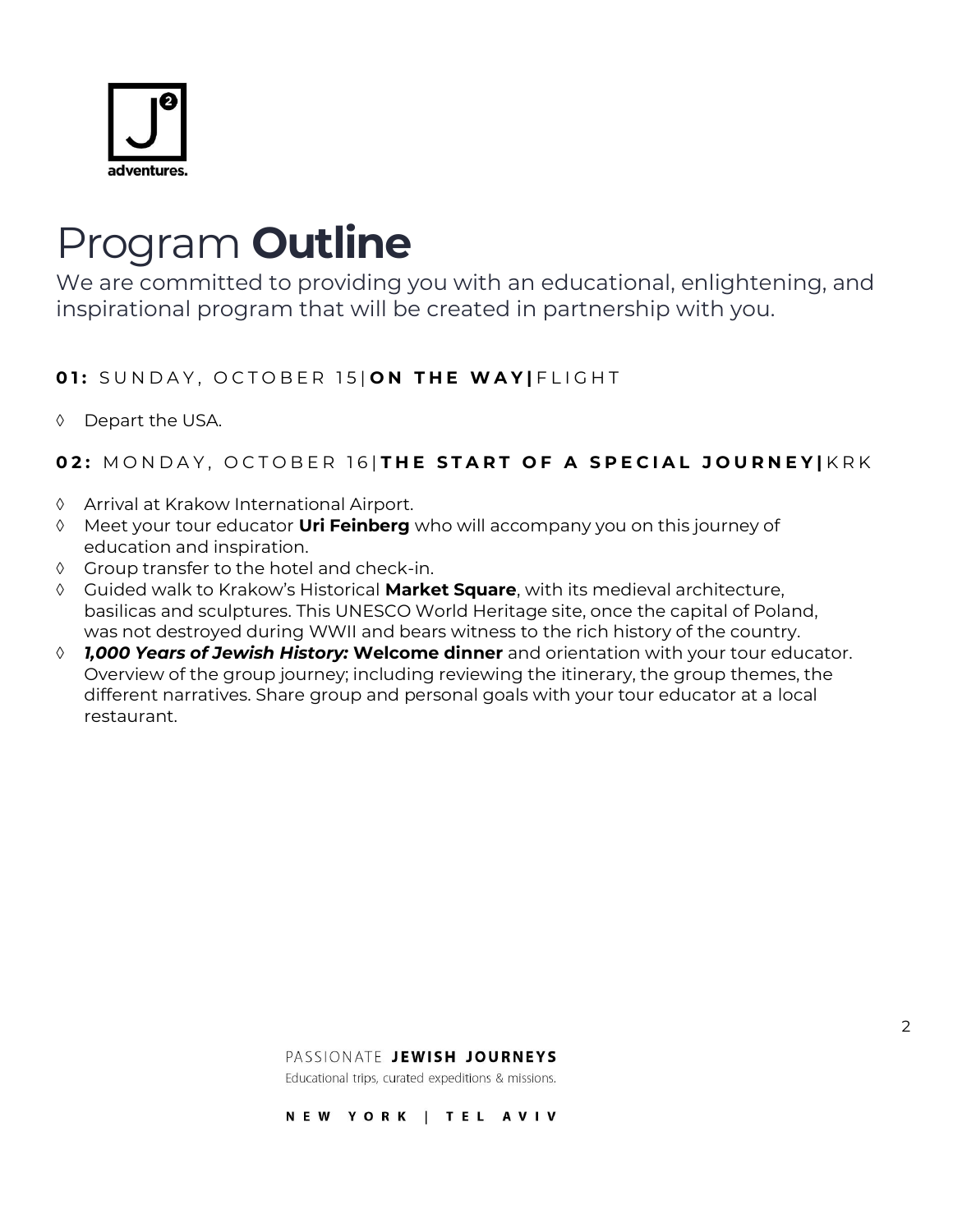

## **0 3 :** T U E S D A Y , O C T O B E R 1 7 | **R E - C R E A T I N G M E M O R Y |** K R K

#### **Breakfast** at the hotel.

- Connect to the story of Jewish life in Krakow with an interactive program in the **Kazimierz Jewish Quarter**, including:
	- The **Altshul**, the oldest synagogue in Poland, transformed into the local Jewish life cycle museum.
	- The **Rema Synagogue**, the synagogue of **Rabbi Moses Isserles** (the "Rema"), the great codifier of Jewish law.
	- The **Rema Cemetery**, where many great rabbinical leaders of Polish Jewry are buried.
	- The **Temple**, once the first "Modern" orthodox synagogue.
- Lunch on your own, en route.
- $\Diamond$  Take a guided journey following the Jewish community on their descent from Kazimierz, crossing over the bridge into the Jewish Ghetto of **Podgorze**, including:
	- The **Krakow Umchlagplatz memorial**, now called **Ghetto Heroes Square**.
	- The **Oscar Schindler Factory Museum.** The museum tells the story of the city of Krakow and its residents under Nazi occupation from 1939 to 1945. The museum is housed in the administrative building of Oskar Schindler's enamel factory. **Schindler**, a successful businessman, and his wife **Emilie**, managed to provide a safe environment for over 1,000 Jews, and saved them from being sent to Auschwitz. They were later honored with the title of "Righteous among the Nations".
	- The Under the Eagle Pharmacy, a pharmacy inside the ghetto run by **Tadeusz Pankiewitz**. We'll hear how this Polish-Catholic pharmacist saved many Jews and was subsequently recognized by Yad Vashem as one of the Righteous among the Nations.
	- The **Galicia Jewish Museum**, which exists to commemorate the victims of the Holocaust and celebrate the Jewish culture of Polish Galicia, presenting Jewish history from a new perspective. Learn and explore the past, present and future through the unique photo exhibit which captures life through the still media.
- $\Diamond$  Return to the hotel.
- $\Diamond$  Enjoy dinner on your own and an evening at leisure in the vibrant university city. Your tour educator will be available for a night tour of the city.

Educational trips, curated expeditions & missions.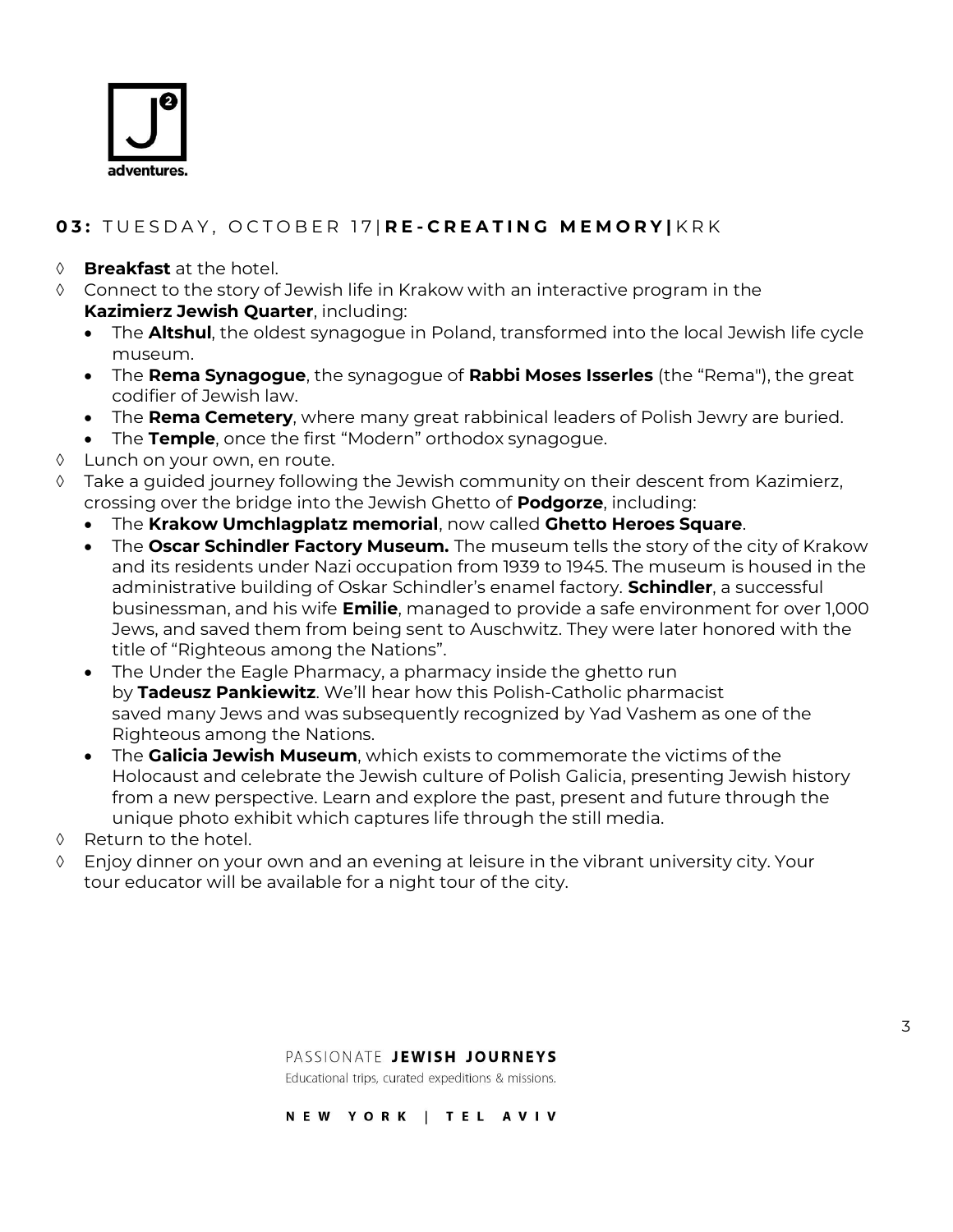

### **04: WEDNESDAY, OCTOBER 18 THE DESTRUCTION OF EUROPEAN J E W R Y |** K R K

- **Breakfast** at the hotel.
- **In This Place** Guided visit through the **Auschwitz–Birkenau** Complex, reflecting on personal stories and texts. Walk through the Auschwitz Museum exhibits, built in the original blocks of the camp, see the original artifacts and footage, and witness the life and death of the prisoners of this work camp. A short drive will take you to the **Auschwitz II**  death camp, better known as **Birkenau**. This camp was barely touched or renovated, allowing you a first-hand experience to understand the last moments of the prisoners of this camp.
- **Boxed lunch.**
- Group reflection and conversation at the **Oswiecim Synagogue**, on the site of one of Oswiecim's many pre-Holocaust synagogues – a silent witness to what was once an ordinary Polish town known as Oswiecim with a Jewish majority, later to become the ultimate symbol of the Holocaust.
- $\Diamond$  Return to Krakow.
- **The Krakow Jewish Community Today and a Vision for the Future:** Evening program at the **Krakow Jewish Community Center** with **Jonathan Ornstein,** the JCC Director. Enjoy **dinner** with members of the local Jewish community, and learn more about the cultural and religious revival happening at the JCC.

PASSIONATE JEWISH JOURNEYS

Educational trips, curated expeditions & missions.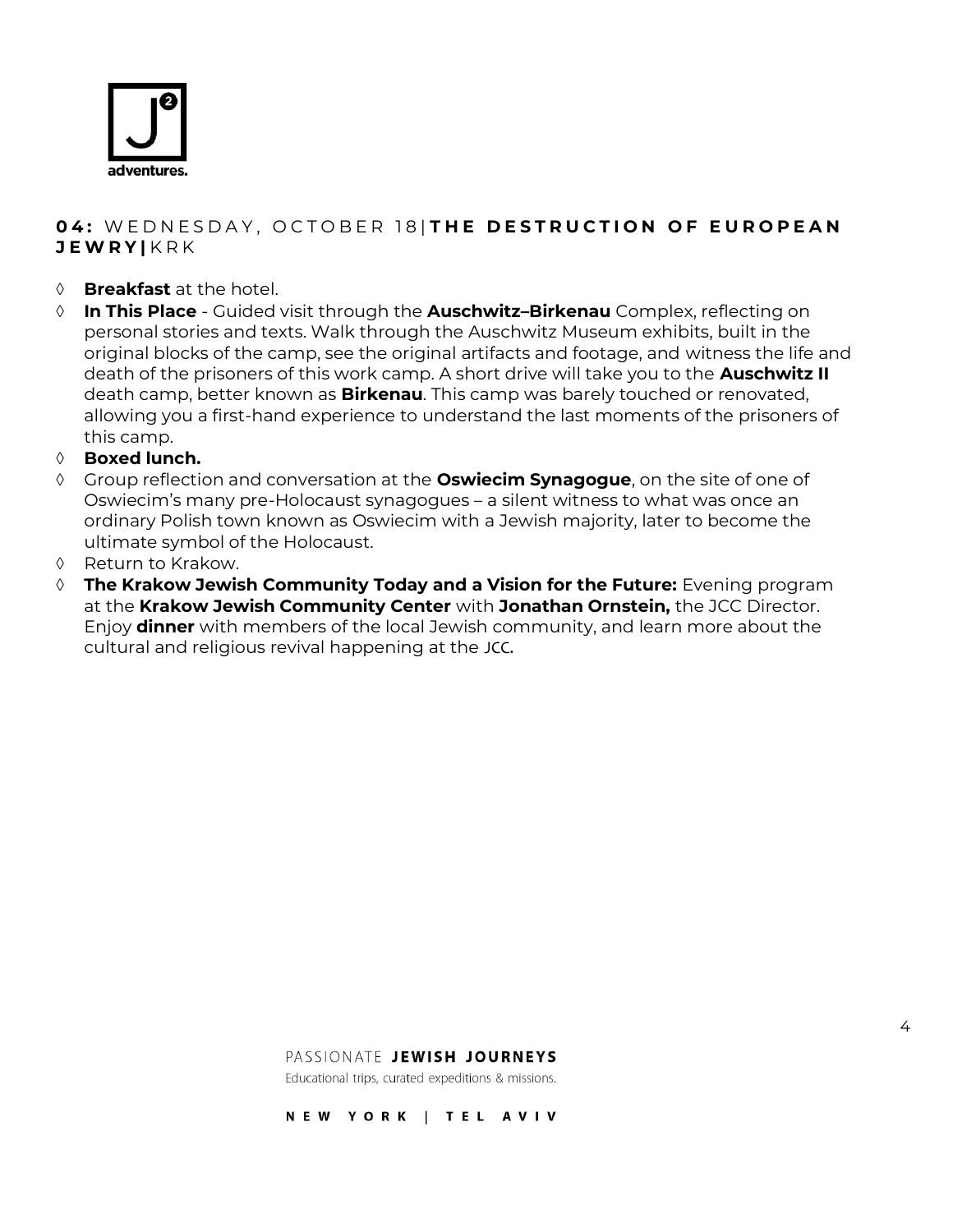

#### **05: THURSDAY, OCTOBER 19 INTO THE DESERT FROM KRAKOW TO W A R S A W |** W A W

- **Breakfast** at the hotel and check out.
- Load luggage onto the luggage truck. (*Luggage will be transferred to Warsaw separately.*)
- Visit the **Wieliczka Salt Mines**. Explore magnificent chambers chiseled out of rock salt, underground saline lakes and unique statues sculpted in salt.
- Guided visit to one of Kraków's most famous landmarks, the **Wawel Royal Castle**. This Gothic style Castle, built by Prince Casimir the 3rd, holds beautiful grounds, a **cathedral**, the Crown treasury and armory.
- Lunch on your own, en route.
- Travel to Warsaw by train. *(Train journey is approximately 2.5 hours.)*
- $\Diamond$  Transfer to the hotel for check in.
- Enjoy a free evening in Warsaw, once considered to be the European "city of lights". Enjoy the vibe of the restaurants and cafes, with its local and international cuisine.

#### PASSIONATE JEWISH JOURNEYS

Educational trips, curated expeditions & missions.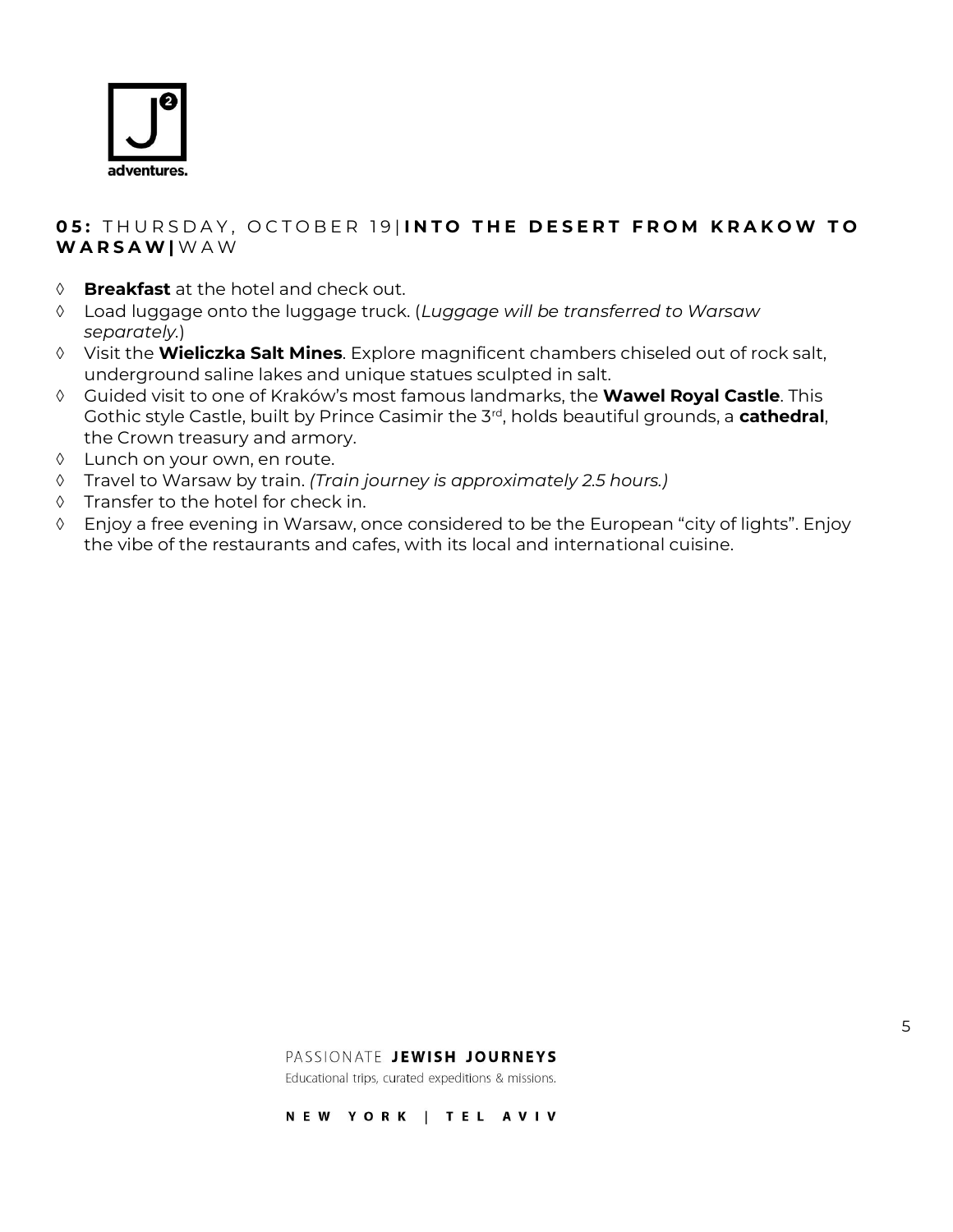

### **06: FRIDAY, OCTOBER 20 THE WORLD THAT WAS & THE WORLD T H A T I S |** W A W

- **Breakfast** at the hotel.
- **The World That Was**: Visit the **Gensha Cemetery**, one of the largest Jewish cemeteries in the world. Revive the names on the unique tombstones of the famous Jewish leaders, artists, Rabbis, and intellectuals, including Yiddish writer, author of "If Not Higher" **Y.L Peretz**, "Esperanto" language creator **Ludwig Zamenhoff**, Warsaw theater diva Ida Kaminska and **Adam Czerniakow**, the beloved head of the "Judenrat." The cemetery is a testimony to hundreds of years of Jewish life in Poland.
- Visit the **Nozyk Synagogue**, the last remaining pre-WWII synagogue in Warsaw.
- Lunch on your own, en route.
- Tour the underground archive of the Warsaw Ghetto at the Jewish Historical Institute, the so-called **Ringelblum Archive**. The archive consists of a unique collection of documents that are one of the world's most significant testimonies about the extermination of Polish Jewry.
- Visit the **Villa** at the **Warsaw Zoo**, which was once the home of the zoo director, Jan Żabiński, and his wife Antonina Żabińska. Learn the story of how they saved the lives of many Jews during the Holocaust.
- Return to the hotel to prepare for Shabbat services and dinner.
- **Kabbalat Shabbat services** at a local synagogue.
- **Shabbat dinner** with members of the local Jewish community.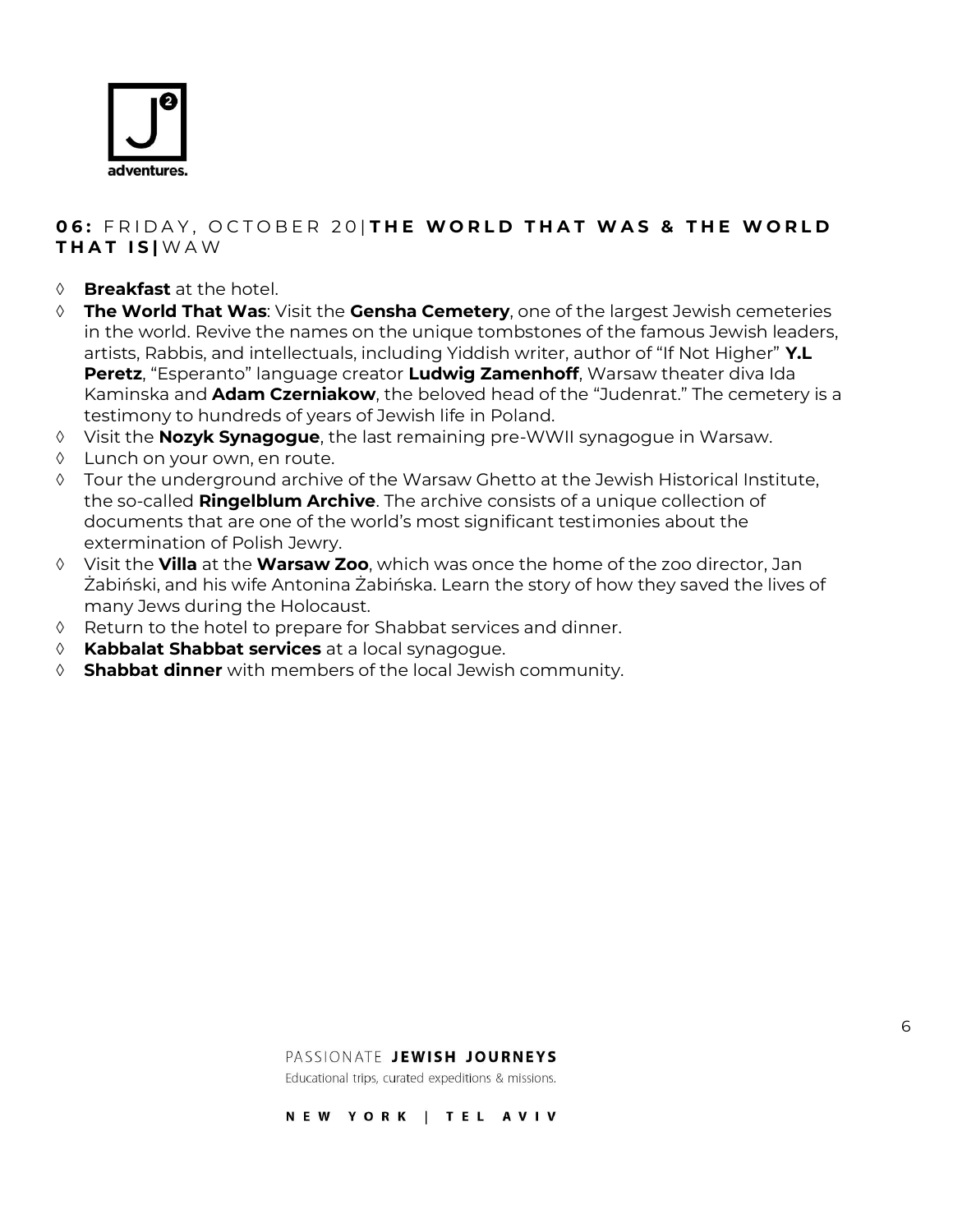

### **0 7 :** S A T U R D A Y , O C T O B E R 2 1 | **E X P L O R I N G W A R S A W |** W A W

#### **Breakfast** at the hotel.

- Take a guided journey through the **Warsaw Ghetto**, including the **Remnants of the Ghetto Wall** and the **Nathan Rapoport Warsaw Ghetto Memorial**. Follow the footsteps of the Warsaw Ghetto Heroes along the **Path of Remembrance**, commemorating the heroic Warsaw Ghetto uprising at **Mila 18**, and reflecting on the last moments of the Warsaw Jewish Community at the **Umschlagplatz** - the gathering area of the Jews before they were sent to the death camp of Treblinka.
- Explore the **Museum of the History of Polish Jews** located in the center of what once was the Jewish Ghetto. Explore the 1,000 years of rich history of the Polish Jews; beginning from their arrival as merchants, through the medieval ages until today. This 43,000 sq. ft. museum includes rare and valuable art, photos, documentation, and footage of what was once the largest Jewish community in the world.
- Walk through **Warsaw's Old Town**. Established in the 13th century and destroyed by the German army during WWII, it was meticulously rebuilt using the original stones. Walk through the **Old Town Market Place**, once the center of European cultural life, and now a vibrant and colorful center. Explore the fashionable restaurants and shops, the beautiful, medieval architectural city walls, and a lookout of the **Warsaw Barbican** and **St. John's Cathedral**.
- Lunch on your own, en route.
- **Walls that Talk:** Take a journey to discover **mezuzah traces** that adorn old tenement buildings in the city, led by **Helena Czernek** and/or **Aleksander Prugar**, founders of **MI POLIN**, created in 2014, the first Polish Judaica company since World War II. These traces are enduring symbols of the strong prewar Polish-Jewish presence in the city.
- $\Diamond$  Return to the hotel with free time for last-minute shopping or exploring the city on your own.
- Dinner on your own and evening at leisure.

#### PASSIONATE JEWISH JOURNEYS

Educational trips, curated expeditions & missions.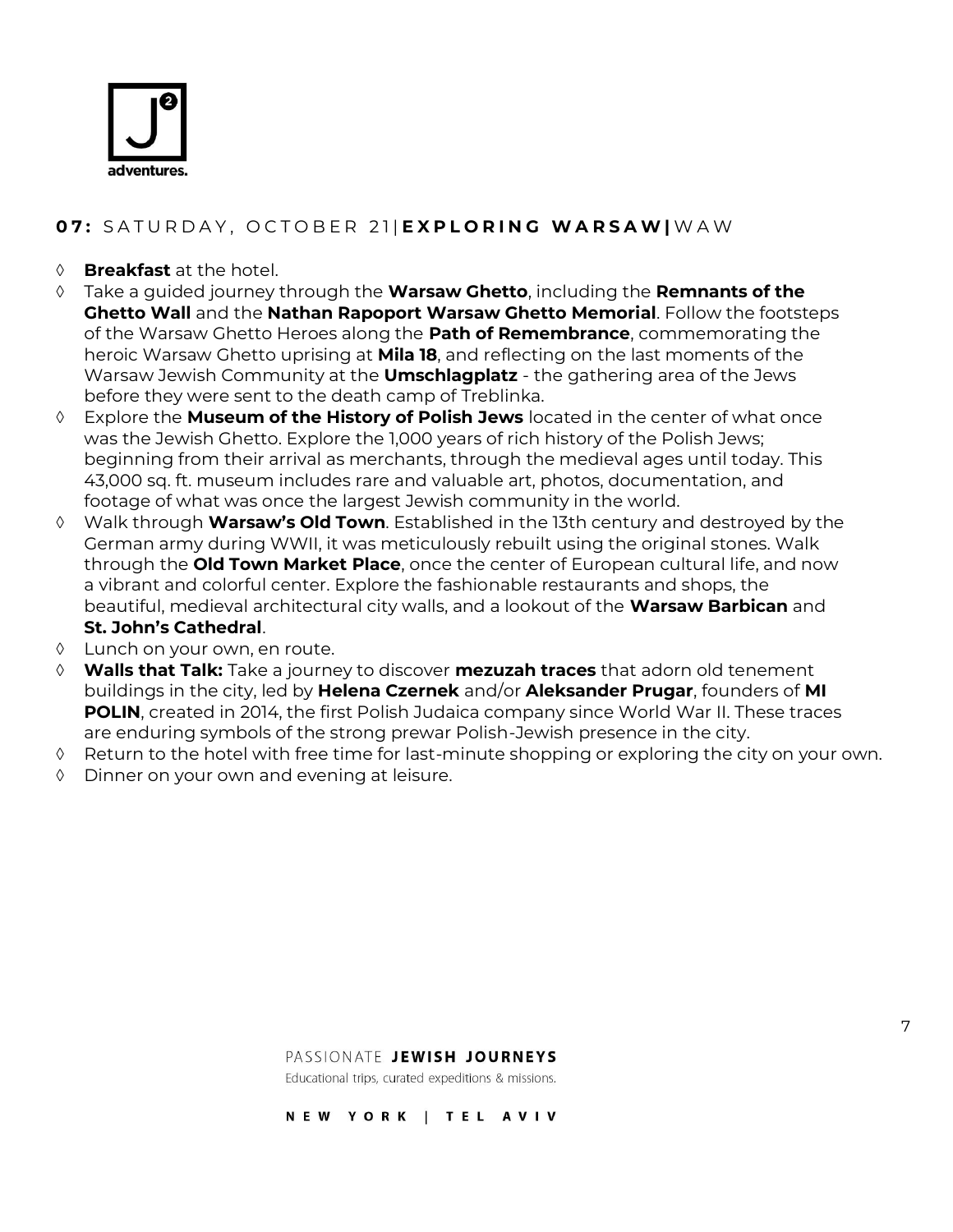

## **08:** SUNDAY, OCTOBER 22|INTRODUCTION TO BERLINIBER

- **Breakfast** at the hotel and check out.
- $\Diamond$  Transfer to Warsaw train station.
- 8:45 a.m. Depart Warsaw on your train to Berlin.
- 2:16 p.m. Arrive in **Berlin** and meet your local guide.
- **The Enigma that is Berlin**: Orientation dialogue with your tour educator.
- Panoramic tour of Berlin including:
- The **Brandenburg Gate**. Originally commissioned by Friedrich Wilhelm II to represent peace, the gate was ironically incorporated into the Berlin Wall during the years of the Communist regime. Perhaps Berlin's best-known landmark, it now stands as a symbol of the city's reunification.
- The **Holocaust Memorial**, the monument dedicated to the murdered Jews of Europe. Designed by architect Peter Eisenman, this undulating field of reflection, comprised of thousands of concrete dark gray slabs forming a gentle wave, ankle-high in some places, the monument gives visitors a sense of groundlessness and loss of orientation. The memorial also includes a subterranean information center at the edge of the site which houses a permanent exhibition dedicated to the six million Jewish victims of the Holocaust.
- View the **Reichstag**, the seat of the German Parliament and one of Berlin's most significant landmarks.
- Visit the **Berlin Wall Memorial,** an open-air exhibition that explains the history of division and the impact of the Berlin Wall on the city and its residents.
- $\Diamond$  Check into the hotel.
- Dinner on your own and evening at leisure.

Educational trips, curated expeditions & missions.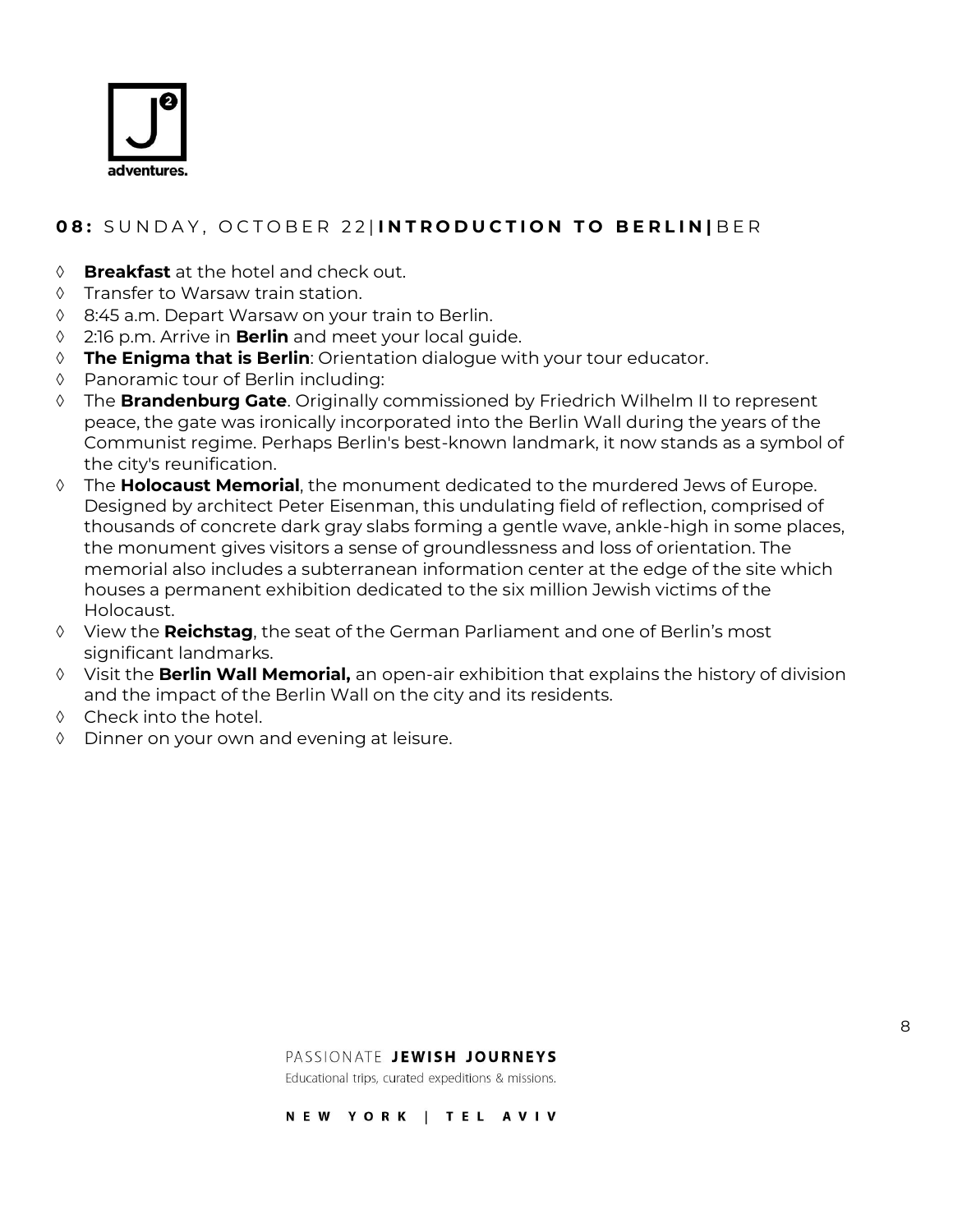

### **0 9 :** M O N D A Y , O C T O B E R 2 3 | **J E W I S H L I F E I N B E R L I N |** B E R

#### **Breakfast** at the hotel.

- *Being Young, Jewish, and German:* Dialogue with **Rebecca Blady,** the Executive Director, and **Jeremy Borovitz,** the Senior Jewish Educator, of **Base Berlin – Hillel Germany\*.** This intersection of identity is far from simple, and Rebecca and Jeremy will share their experiences of working with the diverse population of Jewish students and young adults in Berlin. They will also discuss who they are and why they have made Germany their temporary (or permanent) home, as well as what they are looking to gain from being part of the Jewish community.
- Walk along **Grosse Hamburger Strasse**, once the center of Berlin Jewry.
- Tour to Jewish sites in East Berlin including:
	- The **Hackescher Markt**
	- The **Jewish Cemetery**, including Moses Mendelsson's grave
	- The site of the Women's Protest on Rosenenstreasse
	- Stop by the house of **Rabbi Regina Jonas**, the first female Rabbi ever to be ordained.
	- Pass by the **New Synagogue** and the **Centrum Judaicum**, one of the most important locations for contemporary Jewish life in Berlin.
	- Visit the **Museum of Otto Weidt's Workshop for the Blind**, a safe haven for Jews during the Holocaust years in Berlin.
- Lunch on your own, en route.
- Visit the **Jewish Museum of Berlin**, designed by architect Daniel Libeskind. One of the most conspicuous architectural landmarks in the city, it embodies remembrance, melancholy, and departure.
- Continue to **Gleis 17** (Track 17), the main deportation center for Berlin Jews during WWII, located in the neighborhood of Grunewald. Witness the contrast between the calm atmosphere and the tragic history of the place.
- $\Diamond$  Return to the hotel.
- Dinner on your own and evening at leisure.

#### PASSIONATE JEWISH JOURNEYS

Educational trips, curated expeditions & missions.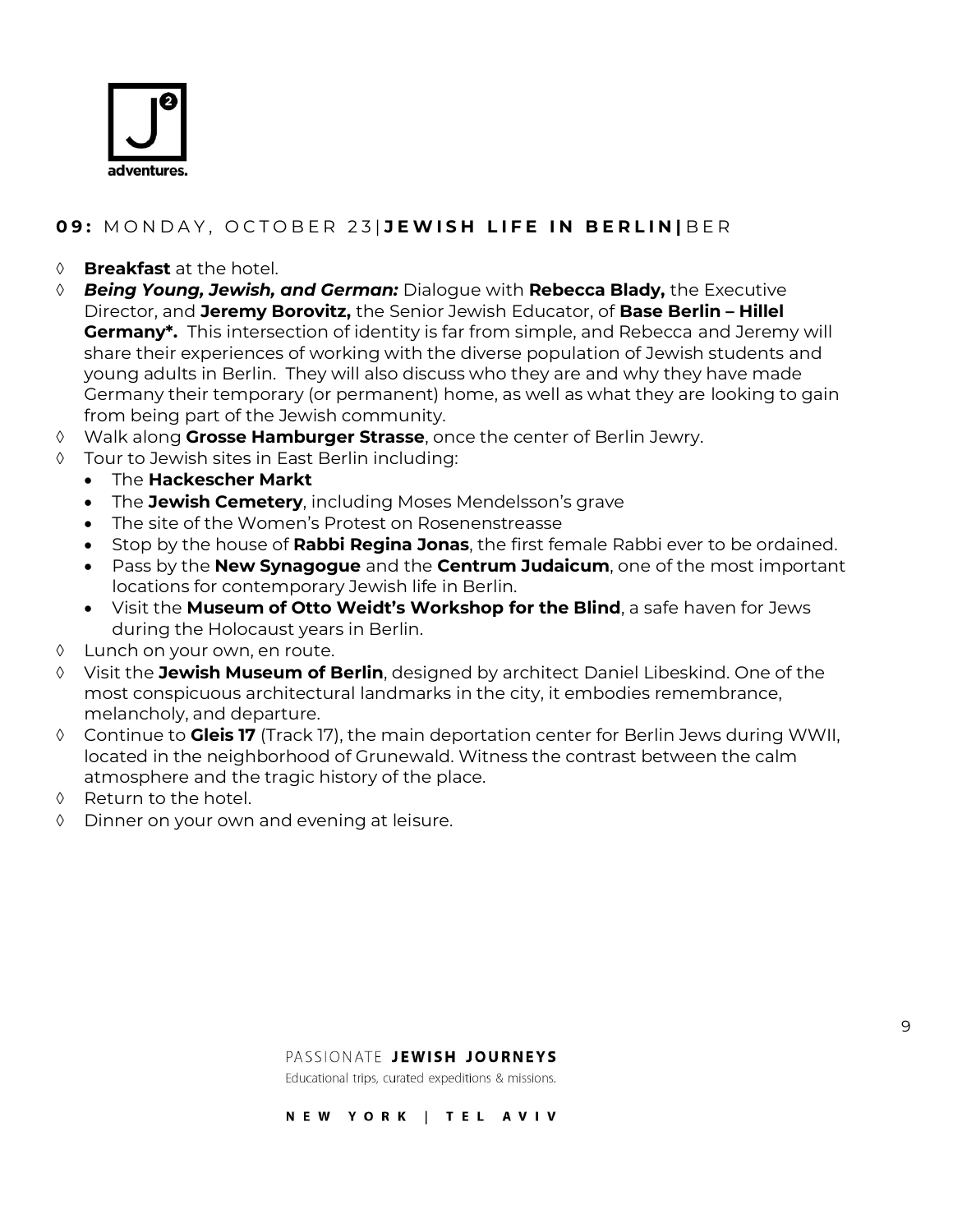

## 10: TUESDAY, OCTOBER 24 | BERLIN TODAY | BER

- **Breakfast** at the hotel.
- **From the Divided to the City of Freedom:** 30 years after the fall of the wall, stop at the **East Side Gallery**, a part of the former Berlin Wall now serving as a memorial of 150 wall paintings from a slew of international artists.
- **Street Art Tour of Berlin**: Get to know the weird and wonderful areas of Berlin. Check out the street art on many hidden corners and be impressed and inspired by the varied and dynamic works of art.
- Lunch on your own, en route.
- **Germany, the Refugee Crisis in Europe & the Israel Connection**: Germany has more asylum seekers than any other European nation, many of them having fled the war in Syria. Dialogue with a representative from IsraAID about the remarkable efforts of this Israeli-based aid organization to assist and integrate these refugees. Visit a refugee shelter in Berlin and hear personal stories from refugees.
- $\Diamond$  Return to the hotel with free time for last-minute shopping or exploring the city on your own.
- **Festive farewell dinner** and group reflection at a local restaurant.

#### **11:** WEDNESDAY, OCTOBER 25 | UNTIL WE MEET AGAIN | FLIGHT

- **Breakfast** at the hotel before checking out.
- Group transfer to Berlin International Airport for your return flight to the USA.

Educational trips, curated expeditions & missions.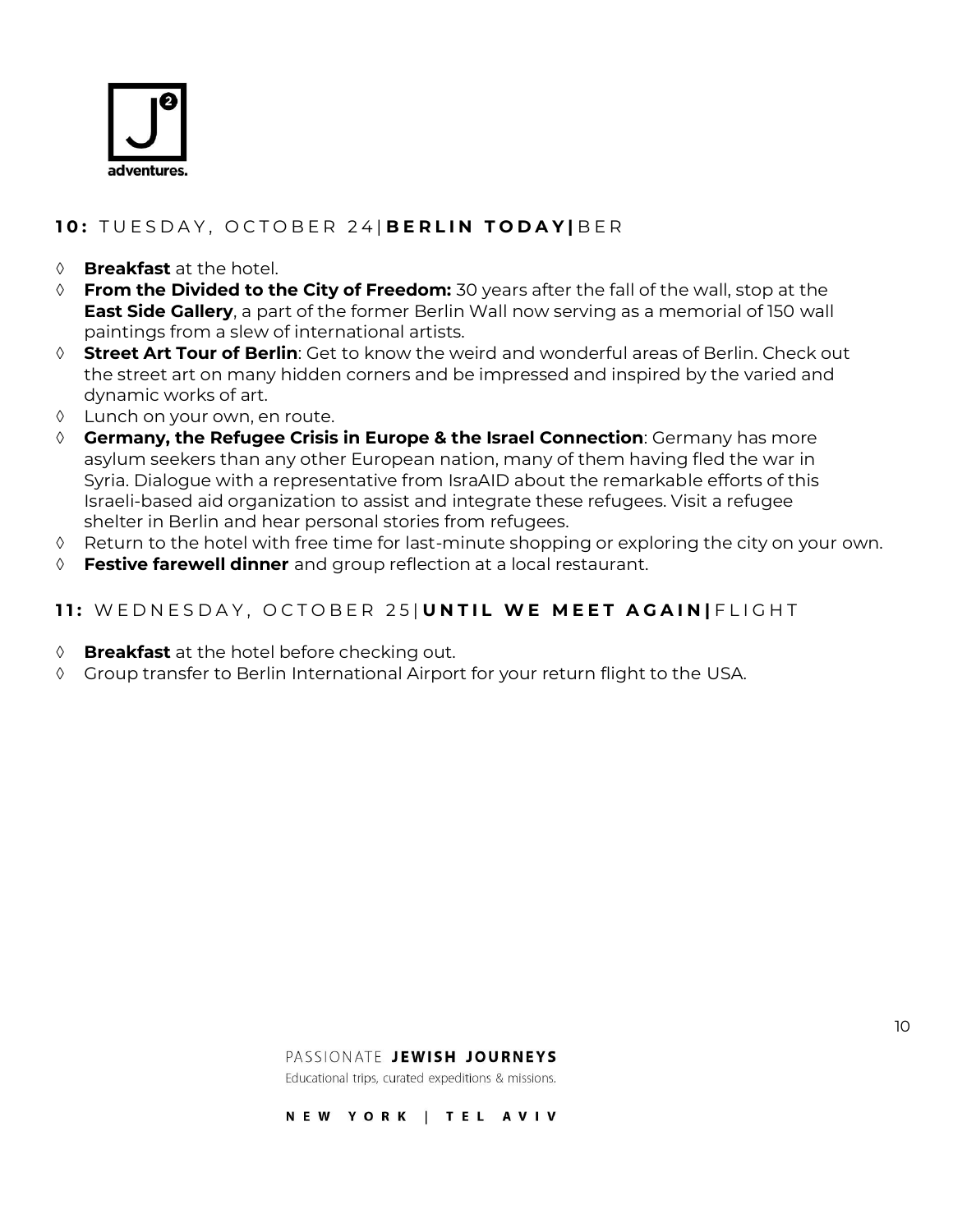

## **Rates** & **Lodging**

Group rates are land only, per person sharing a double room:

| Dates               | <b>Nights</b> | Lodging | Room Cat. | City          |
|---------------------|---------------|---------|-----------|---------------|
| Oct. 16 - 19        | 3             | Indigo  | Standard  | Krakow        |
| Oct. 19 - 22        | 3             | Westin  | Standard  | Warsaw        |
| Oct. 22 - 25        | 3             | Westin  | Deluxe    | <b>Berlin</b> |
|                     |               |         |           |               |
|                     |               |         |           |               |
| # OF                | $20+$         |         |           | Single        |
| <b>PARTICIPANTS</b> |               |         |           | Supplement    |
|                     |               |         |           |               |
|                     | \$4,475       |         |           | +\$769        |

# What to **Expect**

## **Included:**

- 9 nights' accommodations.
- 9 days of touring with a tour educator (guide), 8 days of touring in a luxury, airconditioned bus.
- 1 arrival transfer.
- ♦ 1 departure transfer.
- Daily breakfast, 1 boxed lunch & 4 dinners.
- Water on the bus.
- ♦ Porterage at the hotels.
- All site entrance fees & program fees as per your final program.
- Online portal to inform & to facilitate recruitment and registration.
- A personal tour operator who will take care of all your logistics and work with you to ensure a successful and seamless travel experience.

PASSIONATE JEWISH JOURNEYS

Educational trips, curated expeditions & missions.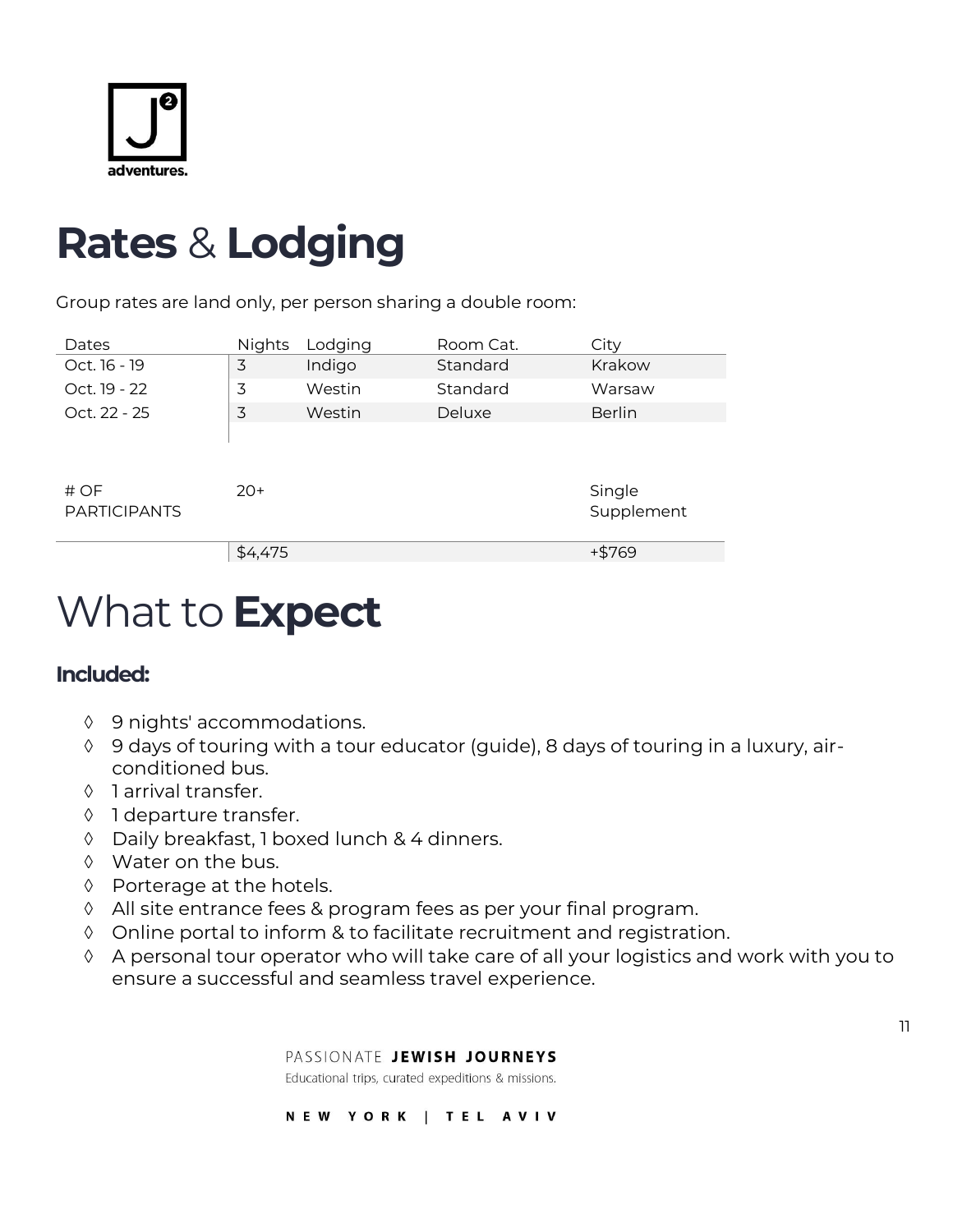

## **Excluded:**

- ♦ Credit card fees.
- ♦ Flights to & from Europe.
- ♦ COVID related expenses, including tests.
- Evening transportation when dinner is not included.
- $\Diamond$  Amendments to the program: In the event that any sites, programs or meals etc are added to the program, an additional fee may be required.
- Personal extras: Items of personal nature such as laundry, wines, mineral water, beverages, coffee, tea, food other than the table d'hotel menu, passport and visa fees, insurance, and foreign port taxes, unless otherwise specified.
- US and foreign airport taxes, Q fuel surcharge and border taxes when applicable.
- Value Added Tax is currently not applicable to tourists visiting Israel. Should the law change, you will be notified accordingly, and VAT will be added to your final invoice.
- Gratuities: We recommend the following guidelines for tipping (amounts are in US dollars): Group of 15 participants and more: Tour Educator: \$12 | Local Guide: \$8 Driver: \$5 per day per person.

## **Terms & Conditions (T&C's):**

Please review separate attachment or request that we send you our full T&C's. Until you do that, here is the small print, and other stuff you may want to know:

**Rates:** Rates are per person based on double occupancy and a minimum number of 20 full-paying participants. Should the number of participants drop below the minimum listed, the cost of the trip will be adjusted to reflect the additional expense of operating the program.

#### PASSIONATE JEWISH JOURNEYS

Educational trips, curated expeditions & missions.